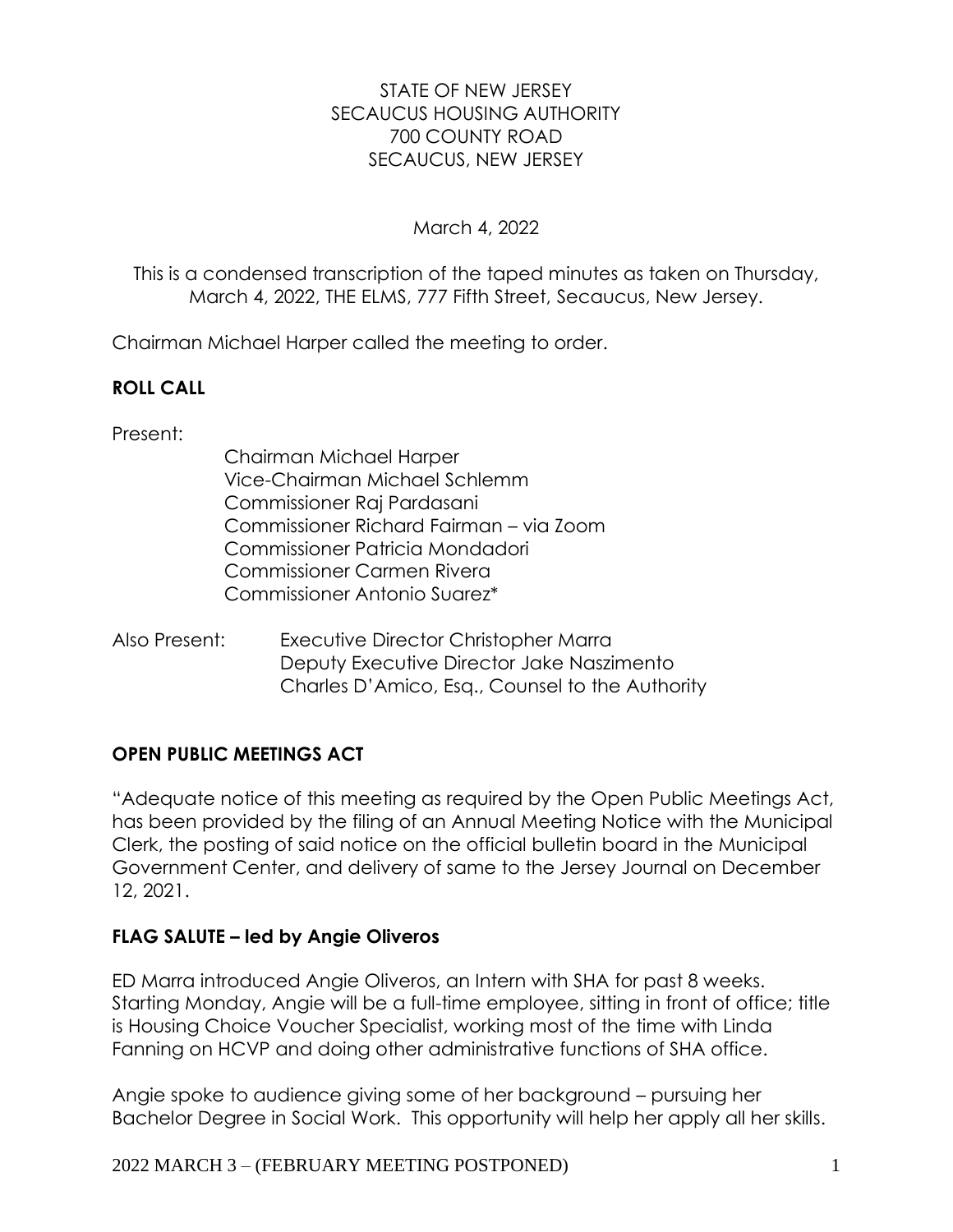Chairman Harper welcomed Angie and thanked her for becoming an integral part of the system so rapidly.

## **REMARKS OF CITIZENS**

ED MARRA: Commissioner Pardasani met with a residents a few Sundays ago; sent ED Marra an email with 6 items: parking lot – not being lit enough; back door entrance also not lit well enough; elevators; 6th floor carpet; smoking and main sliding entrance door.

COMMISSIONER PARDISANI: Met Margaret and Vincent (505) and another person. Each agreed on the issues – door risky when someone coming in, it doesn't close fast enough as anyone could come in. Light at back entry: there is a light, but not bright enough. Parking lot lighting: everyone said not enough light, not safe. Margaret takes her phone in elevator, because people got stuck even though they were repaired; something needs to be done further.

PATRICIA JOYCE - #206 – Event happened to Margaret right after her, Patricia said man was outside that wanted to enter building, claimed he wanted to see his grandmother, but did not push button to speak with grandma. Man cursed Patricia because she did not let him enter building. Patricia stayed there a few minutes; he did not leave, but she went out back entrance, hurrying to her car. Patricia found out 2 days later Margaret had same problem with same man. Someone let man in; he told Margaret he was going to 6<sup>th</sup> floor to see grandma. Patricia and Margaret saw him again as they were coming to this meeting.

ED MARRA: If someone in parking lot loitering, call police and say people are loitering in parking lot – ED Marra went to parking lot, 1 light out; all those lights changed last year for brightness, but certain shields installed so as not to bother residents behind fence. Yellow light will be changed out also.

JOE - #514 – Asked about security in building. ED Marra: Security not budgeted to put in building and what would a guard do? JOE: Patrol floors. ED Marra confirmed that a Catalytic converters stolen this week off a truck in parking lot.

PATRICIA: Building has people in/out all day; you can't control who comes in behind you.

MARGARET – Got stuck in elevator. ED MARRA: Every time elevator is serviced, email is sent from Thyssen/Krupp. Not many service calls in last 3-4 months – are elevators weekly/2x a month/3x a month – are people getting stuck on elevator? Many answered doors take a long time to let you out, connection is missed. ED MARRA: Report not received yet, but State just here within past 10 days to inspect elevators; he'll call Thyssen-Krupp back and have them check elevators; see if they have recent report about that; see what they can do.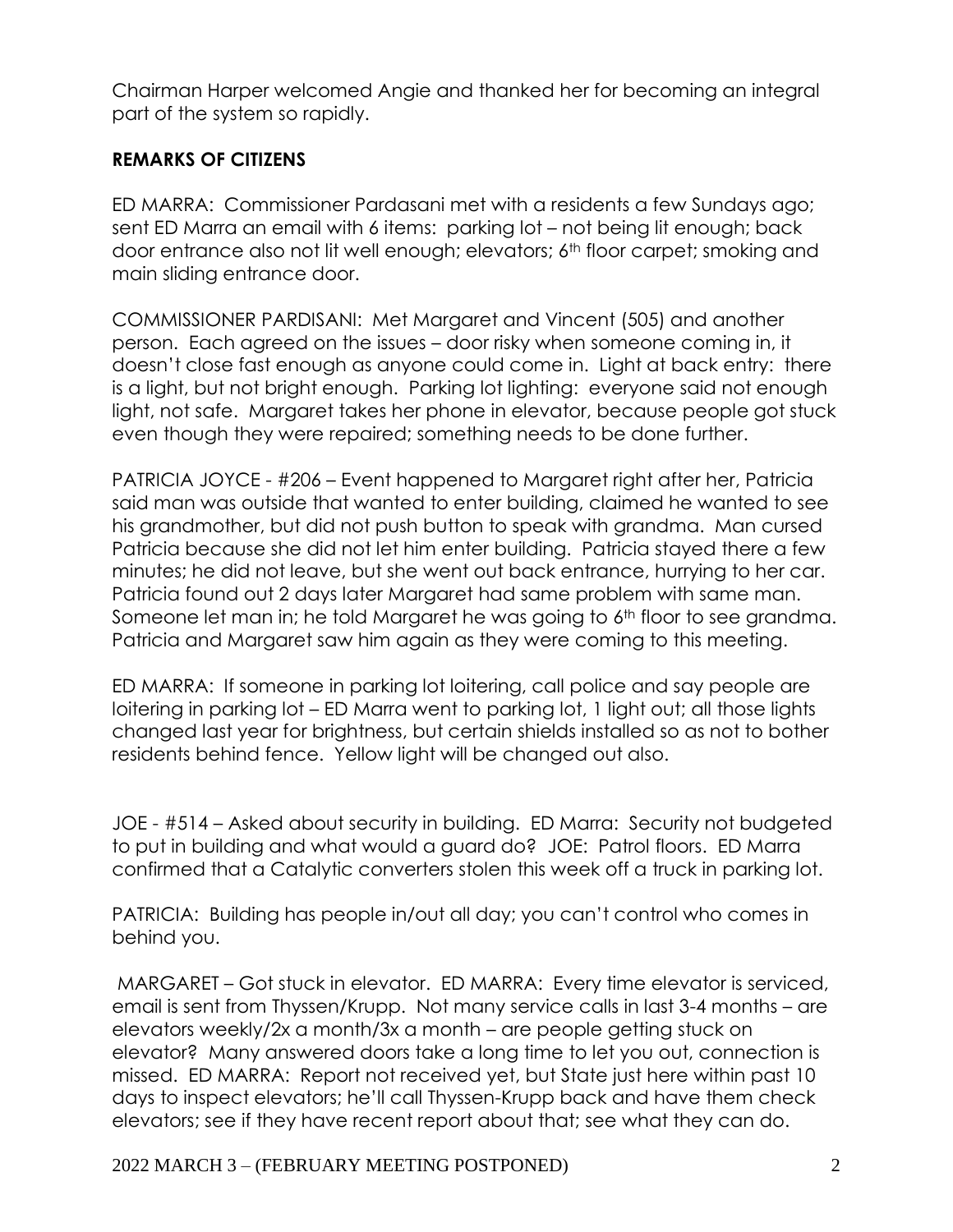Elevator is less than 3 years old. It's not happening weekly about getting stuck in elevator? People answered no.

ED MARRA: re: 6<sup>th</sup> floor and carpeting. In middle only, not down hallways, middle part of 6<sup>th</sup> floor apartments being ripped up. Carpet man and I looking for carpeting to match hallway carpets – found a piece about January 10<sup>th</sup>. Order put in. Man called ED Marra stating carpet won't be ready until March, did ED Marra want something else; spoke to him yesterday and somewhere in last 2 weeks of March, job on 6<sup>th</sup> floor will be done.

(7:10 PM - At this point in the meeting, Commissioner Suarez arrived.)

ED MARRA: They will take up middle part only; all the way to 619, 618, 617 – down hallways, not changing all rugs now for a specific reason. SLIDING DOOR – Door Jockey (they fix sliding doors/door on side of building not closing & catching – making adjustments). They were in Kroll Heights other day as doors in breezeway were not working; have to be repaired. Man came to The Elms after we discussed sliding door here: door slides back, staying 2 seconds because **it is required to for handicap reasons – walker or wheelchair, you need extra time** to get through door. They were to check door, make sure working properly, but not close faster. As long as door is closing, that's how it will work.

VINCENT - #505 – Doors will start to close, come within an inch of fully closed; if you walk in, it's going to open right up. If someone coming behind you, who should not be here.

PAT: The police that walk around here, what do they do? ED Marra: That started at end of summertime; Housing Authority never notified about that, which is in all 3 buildings. Random show-up, cop walks through. First time ED Marra saw him, asked if there was a problem. Policeman said no, we've just been assigned on random days/random times to come into buildings, walk the floors; going on since July/August – not recently.

WOMAN: Re: exterminator – wondered if same company. Opens door/any problems? She says no, and walks right out. Other men came, sprayed. These men do nothing. Bad job. Not even pink slip on door. ED Marra: Different man. Is this one from February? Yes, he should put pink slip on door.

WOMAN: Not usually home, but this time she was. He walked in the door, went to kitchen and right out again. ED Marra: What they have done is go into apartment, put something on hinges of door or something sticky in bottom of cabinet or above. It is same company we've had for 6 years; what it is about is the technicians that come here; not always same men every other month. I will talk to the company before they come next month – April.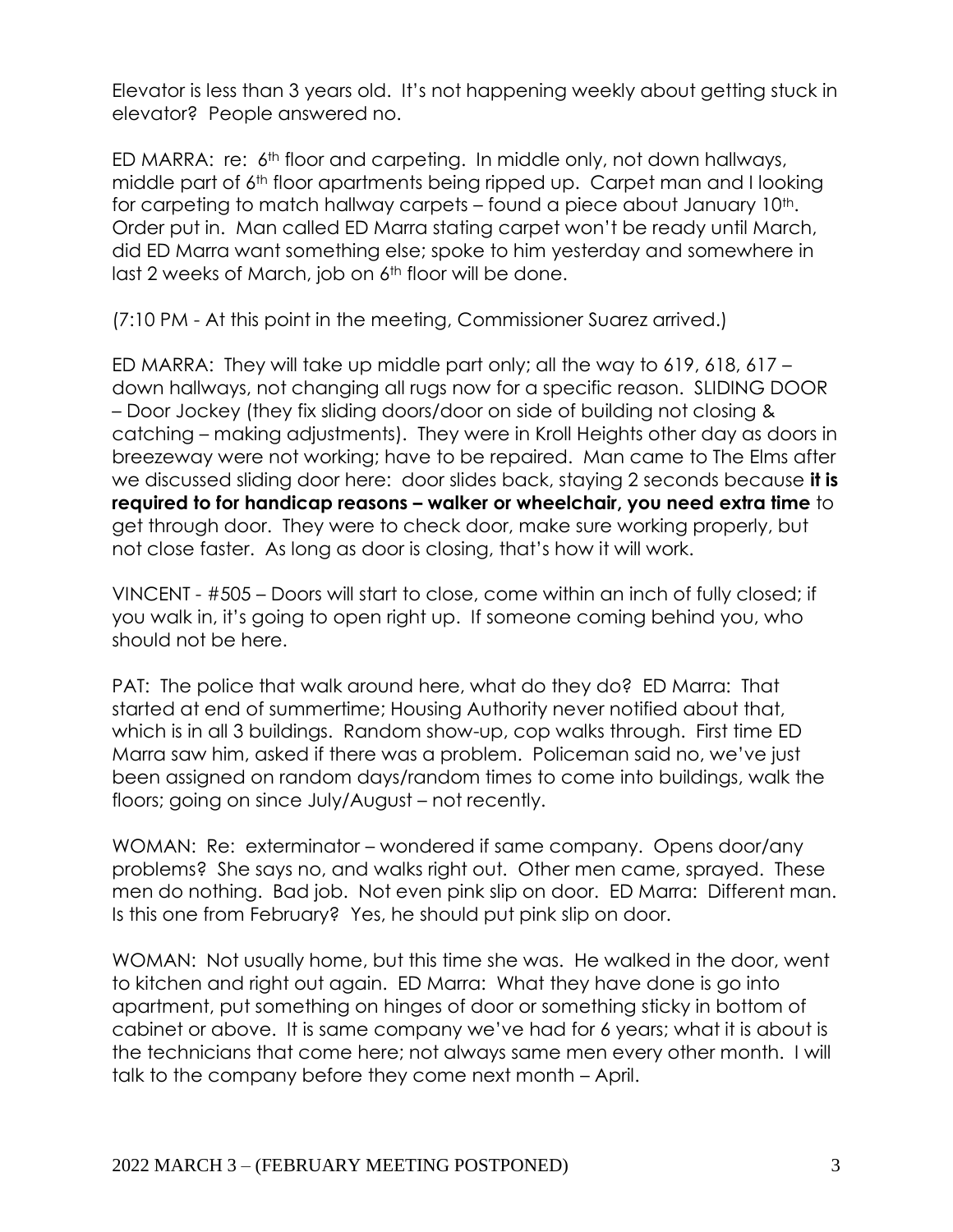FRANCES - #506 – Is there any other way to pay the washing machine instead of using quarters; bank doesn't give out quarters and sometimes machine is empty. ED Marra asked if tenants want to use a card. COMMISSIONER SUAREZ: There is an app you can put on your phone; install fobs into washers/dryers. You charge the account; then machine starts up. It is a good alternative when you don't want to use "the card". ED Marra will investigate it; no quick answer; 35-50 percent of building would be able to do this – then take into consideration that a percentage of building, individual doesn't come down to do laundry, their home health aide does it. I understand on Saturday/Sunday/Monday quarter machine doesn't have any more quarters left. Perhaps get a bigger machine or see how often it's refilled.

KATHY - #417 – What is happening with cameras? Every time something happens here and after hours, cameras are not working ED Marra: Since cameras were installed in August/September, they weren't fully working, but since then cameras work, save information for 30 days; then deleted. I do not go back 6 months, but I have it – working since October to now. Cameras cover front door, front entrance, side entrance, elevators, lobby, they work. KATHY: A guy got hit outside here, someone backed out, hit car and "they said" nothing on cameras. ED Marra: Maybe camera didn't cover that specific area he was in. When was it and whose car got hit? Kathy: Alan and it was about a week ago. ED Marra: It is on my desk; cameras work 100%, better than others. I'll call Alan; cameras operate 24/7. It is not CSI and nighttime is dark, but I can check it.

## **APPROVAL OF MINUTES – JANUARY 27, 2022**

Motion to approve made by Commissioner Schlemm; 2nd by Commissioner Mondadori.

VOTE: AYES/Al Present Commissioners (7)

## **PAYMENT OF CLAIMS – FEBRUARY 2022**

Motion to approve payment of claims made by Commissioner Schlemm; 2nd by Commissioner Pardasani.

VOTE: AYES/All Present Commissioners (7)

## **COMMITTEE REPORTS**

## FINANCE COMMITTEE

1. RESOLUTION #2022-8 – ADOPTION OF FY20 ANNUAL AUDIT 3.31.21 & AUDIT REVIEW CERTIFICATION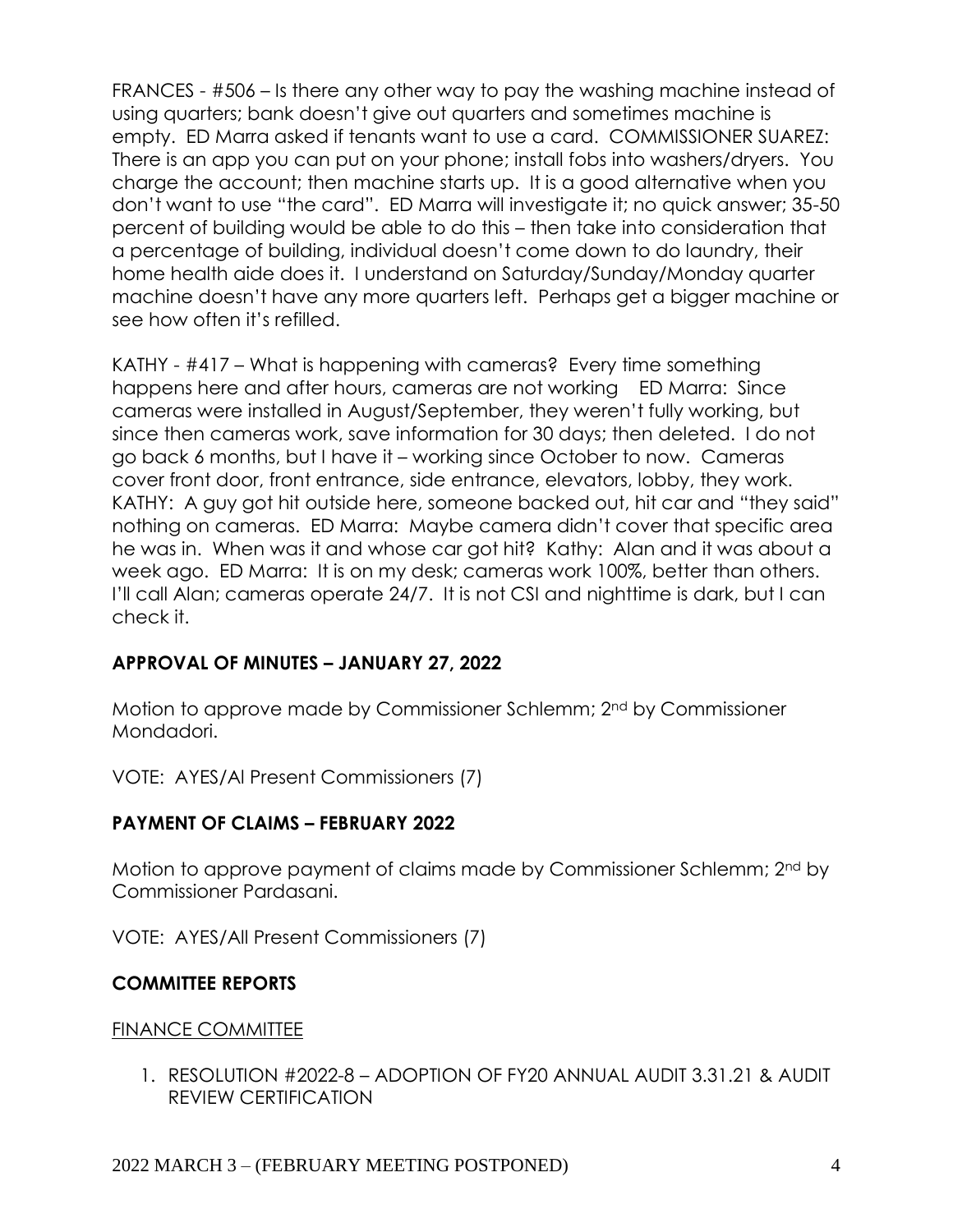The Audit Review Certification requires Commissioners to look at last page of audit, where auditor would disclose whether there were any findings or concerns for period ending 3/31/21, taking this long because of wait for OPEB Report or GASBY report to be released by State of NJ, only release a week ago; normally procedure done in October. Finance Committee met with Auditor at conclusion. One, not cited recommendation, was that SHA would issue financial statements on a quarterly basis, which we've been doing, including tonight. Motion needed and second for this Resolution #2022-8.

Motion to approve Resolution 2022-8 made by Chairman Harper; 2nd by Commissioner Schlemm.

#### **RESOLUTION #2022--8**

WHEREAS, N.J.S.A. 40A:5A-15 requires the governing body of each local authority to cause an annual audit of its accounts to be made; and

WHEREAS, the annual audit report for the fiscal year ended 3/31/2021 has been completed and filed pursuant to NJSA 40A:5A-15; and

WHEREAS, NJSA 40A:5A-17 requires the governing body of each authority to, within 45 days of receipt of the annual audit, certify by resolution to the Local Finance Board that each member thereof has personally reviewed the annual audit report, and specifically the sections of the audit report entitled "General Comments" and "Recommendations" and has evidenced same by group affidavit in the form prescribed by the Local Finance Board; and

WHEREAS, the members of the governing body have received the annual audit and have personally reviewed the annual audit and have specifically reviewed the sections of the annual audit report entitled "General Comments" and "Recommendations" in accordance with NJSA 40A:5A-11; NOW THEREFORE

BE IT RESOLVED that the governing body of the Housing Authority of the Town of Secaucus hereby certifies to the Local Finance Board of the State of New Jersey that each governing body member has personally reviewed the annual audit report for the fiscal year ended 3/31/21 and specifically has reviewed the sections of the audit entitled "General Comments" and "Recommendations" and has evidenced same by group affidavit in the form prescribed by the Local Finance Board.

BE IT FURTHER RESOLVED that the secretary of the authority is hereby directed to promptly submit to the Local Finance Board the aforesaid group affidavit, accompanied by a certified copy of the resolution.

I, Christopher W. Marra, duly appointed Executive Director of the Housing Authority of the Town of Secaucus Do hereby certify that the foregoing Resolution is a true and correct copy Of a resolution adopted a regular meeting Of the Board of Commissioners held on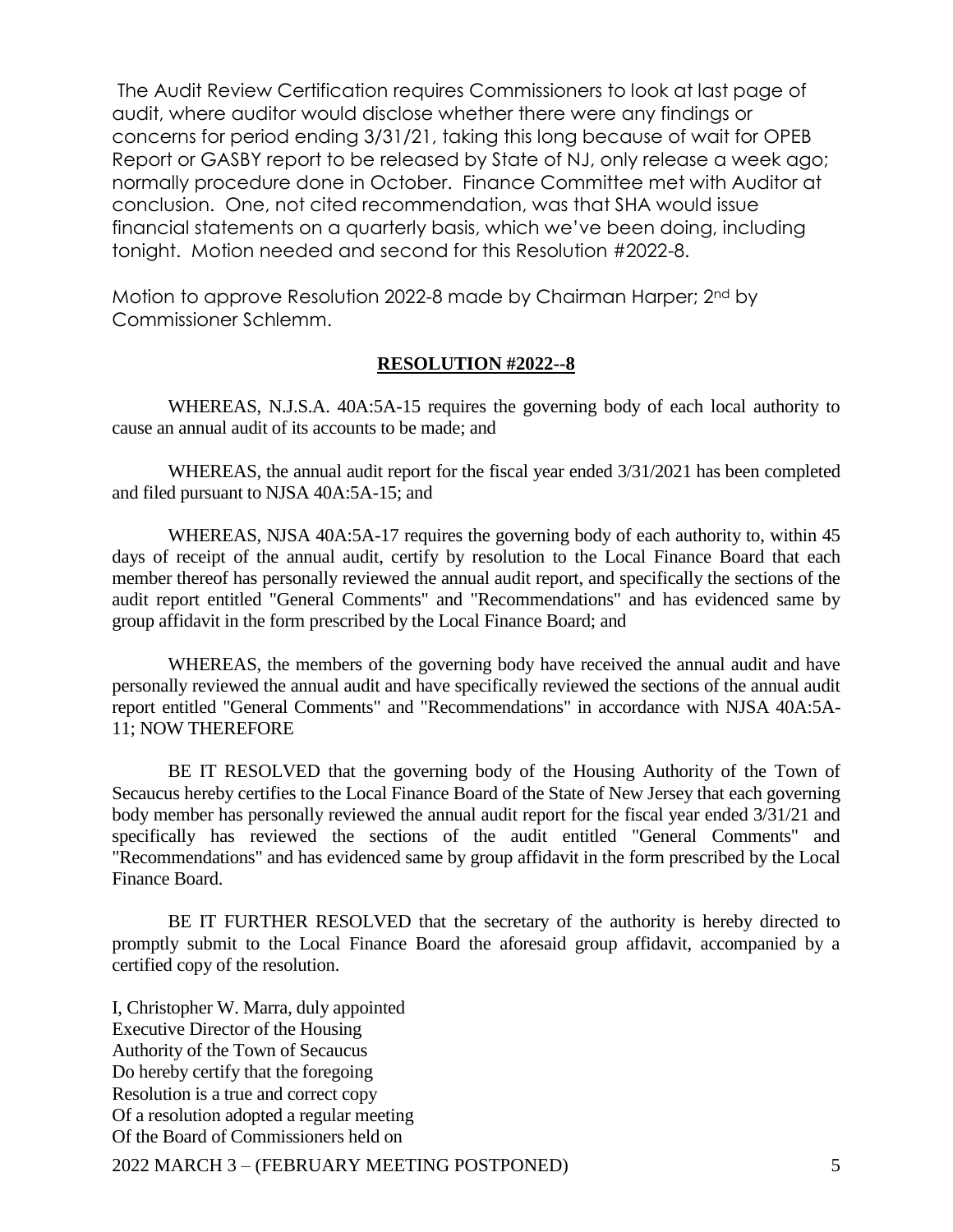#### CHRISTOPHER W. MARRA

#### VOTE: AYES/All Present Commissioners (7)

2. RESOLUTION #2022-9 – AMENDMENT TO 4.1.22 BUDGET INCREASING THE AMOUNT OF THE ANNUAL DEPOSIT FOR REPLACEMENT RESERVES

ED Marra gave Commissioners comments from State of NJ re: budget for year beginning 4.1.2022; sent to SHA on February 15; William Katchen had responded to questions they asked; by February 28<sup>th</sup> they responded back that they received them. At SHA next meeting March 24th, Commissioners will adopt budget for April 1, 2022.

#### **RESOLUTION 2022-9**

#### **RESOLUTION BY THE COMMISSIONERS OF SECAUCUS HOUSING AUTHORITY AMENDING AN APPROVED BUDGET**

Whereas, the Board of the Secaucus Housing Authority has previously approved a 2022 Budget for submission to the State of New Jersey, and;

Whereas, the State has reviewed and approved the 2022 budget, and;

Whereas, the Authority is desirous of amending the approved Budget to increase the contribution to the renewal and Replacement Reserve, and;

Whereas, the following line items of the budget is amended:

| <b>Original</b>                        | Amended |        |
|----------------------------------------|---------|--------|
| Expenditures:                          |         |        |
| Nonoperating Appropriations-           |         |        |
| <b>Renewal and Replacement Reserve</b> | 69,500  | 90,000 |

Now Therefore Be It Resolved by the Commissioners of the Secaucus Housing Authority approving the amendment to the 2022 approved Budget and authorizing the Executive Director to send to the State of New Jersey this Resolution and amended Budget pages for their review and approval.

ED MARRA: Resolution #2022-9 – being passed tonight, but used after we pass the budget at end of March; confirmed this is okay with Mr. Katchen. We are increasing contribution to Annual Renewal & Replacement of Reserves. Over past few years we've added to that at 2 or 2-1/2% each year, but this year SHA us upping fee from \$69,500 to \$90,000; money that gets put into fund to fund all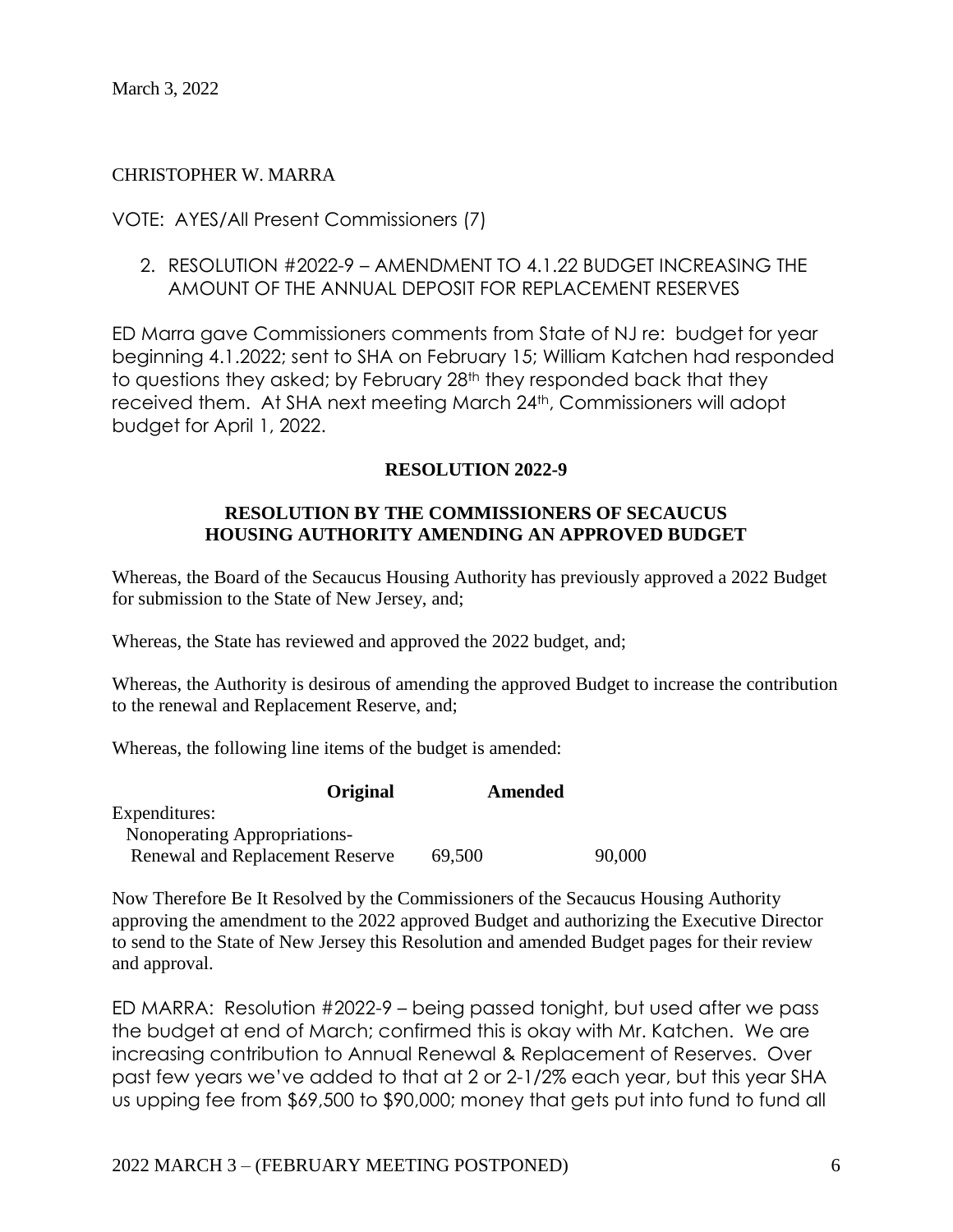capital improvements going forward. Instead of increasing it just a few percentage points each year, SHA increased it by \$20,000.

Motion to approve made by Commissioner Schlemm; 2nd by Commissioner Suarez.

VOTE: AYES/All Present Commissioners (7)

Commissioners received copy of memo sent to Fran Pine with instructions beginning in April to put money in reserve.

Monthly account balances through January 31, 2022 included and financial statements which were sent out earlier. There was a question about utility costs, which were below what SHA had budgeted, was there a good explanation as to why that occurred. ED Marra doesn't have an explanation; SHA not currently involved in savings program, but SHA is going to re-enter NJSEM in June. Commissioner Pardasani asked about Account #3 – account used to pay payroll, insurance and pension costs and other costs. Looking at Account #2 on 12/31 it had over \$1 million, but at 1/31/22 there was about \$60,000 less. Money from #2 got moved into #3, as we knew there is pension payment coming up on 4/1/22 – for hospitalization, etc. No items in Professional Services tonight.

Commissioner Fairman: On Page 1 of Financial Statement – Non-Routine Expenditures – at bottom of 1st page, far right "variance favorable or unfavorable" there's a \$523,000 unfavorable that's referred to as "replacement of non-expenditure equipment". What is that? ED Marra: Bathrooms and other capital projects that we funded in – I'm sure that's what number is, because it's a big number. Line above it, for whatever reason, there was \$100,000 budgeted in that one; whether we didn't have enough money, but I'll reconfirm it tomorrow, I believe that is amount of money we spent on bathrooms in 2021. Commissioner Fairman: If you analyze the number into a lesser degree on the generalities, we're showing a year-to-date 9 months, Excess of Revenue over Expenditures of \$143,000 – does the \$523,000, will that be capitalized or back into these numbers – is running rate SHA is operating on – is it a good number or (inaudible). It's influenced one way as to how that 523,000 is ultimately going to be treated. ED Marra: I'll talk to Mr. Katchen tomorrow and get that answer.

## PERSONNEL COMMITTEE

SHA is publishing for new Maintenance Technician's position. We interviewed a few last night for that position.

Housing Choice Voucher Specialist (HCVP) job descriptions were included in Commissioners' packets – position Angie Oliveros will assume next Monday.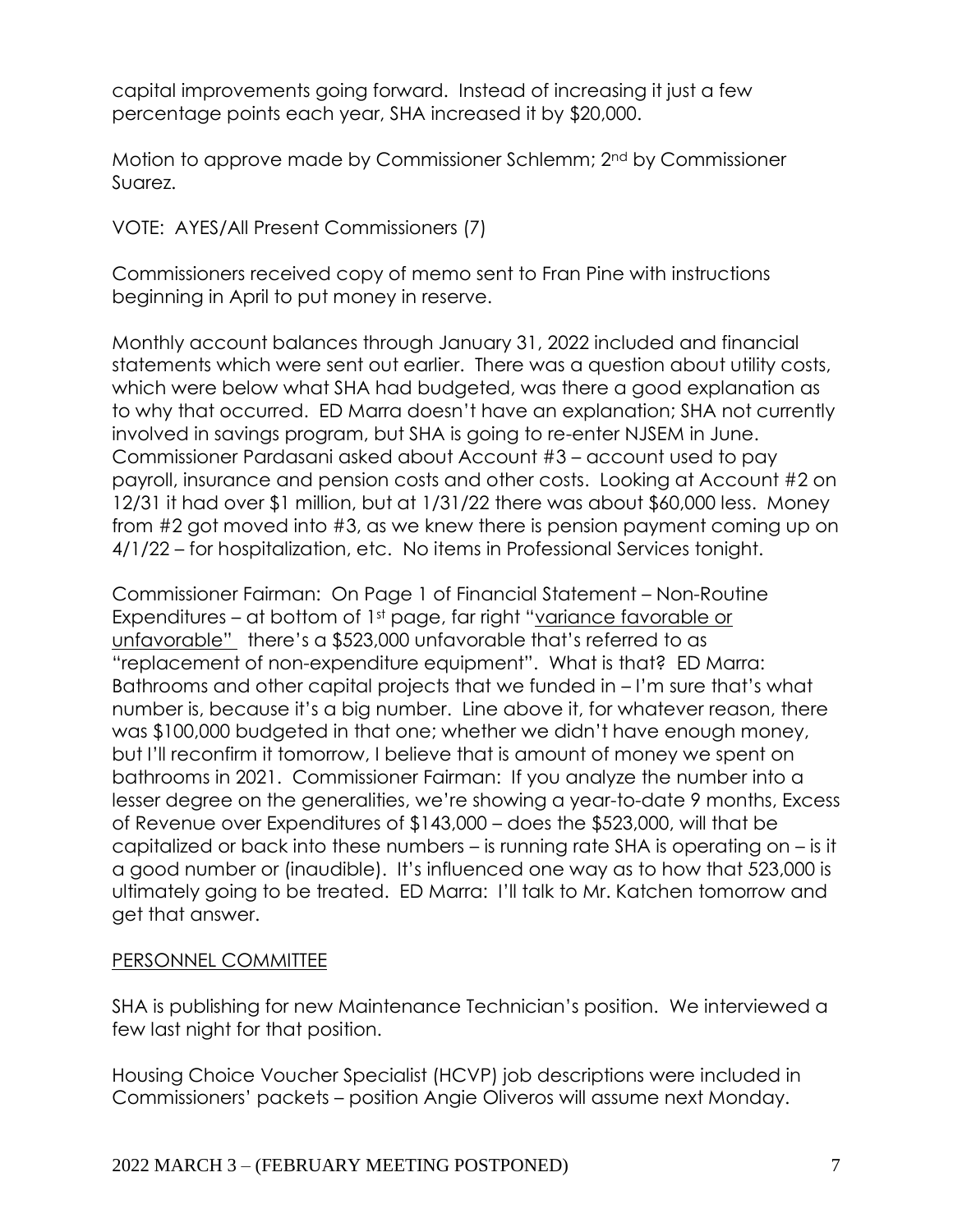Collective Bargaining Agreement – SHA still not negotiating with anyone right now; contract expired about 12 months ago. Still waiting for Town of Secaucus to conclude their negotiations with white collar/maintenance and buildings & grounds staff – not completed yet.

## POLICY COMMITTEE

Everyone received in a separate envelope, a new Section 8 Administrative Plan – voting and adopting it in the April 2022 meeting. In March I will send memo to Commissioners about the Plan; plan that SHA has to follow in both managing Project Based Voucher Program and Housing Choice Voucher Program. NELROD, which wrote plan 2-3 years ago, update it for SHA; we'll talk more at March meeting.

ED Marra: Resolutions #2022-10 and #2022-11 – agreements with Cliffside Park and Weehawken Housing Authority to act as their independent entity; very similar things which we did with Cliffside Park. They were our independent entity having somebody outside your Authority to do 2 things: review your OCAP numbers and approve them and also run a Rent Reasonable Test, which is what we're doing for both of them.

- 3. RESOLUTION #2022-10 ENTER AGREEMENT WITH CLIFFSIDE PARK HOUSING **AUTHORITY**
- 4. RESOLUTION #2022-11 ENTER AGREEMENT WITH WEEHAWKEN HOUSING **AUTHORITY**

## **RESOLUTION 2022-10**

## *RESOLUTOIN AUTHORIZING AN INTERLOCAL AGREEMENT BETWEEN THE SECAUCUS HOUSING AUTHORITY (SHA) AND THE CLIFFSIDE PARK HOUSING AUTHORITY (CPHA) FOR INDEPENDENT ENTITY SERVICES*

**WHEREAS,** SHA and CPHA, as part of their affordable housing strategies, converted their public housing units to Section 8 Project Based Voucher (PBV) units through the Rental Assistance Demonstration (RAD) Program

**WHEREAS,** CFR 24 part 953 establishes regulatory requirements in the administration of the PBV program; and

**WHEREAS,** Section 983.59 precludes Public Housing Authorities from performing certain Program Services in connection with the selection of PHA owned units, including the a) Conducting an Annual Rent Reasonableness Study, and b) Reviewing and approving the annual Operating Cost Adjustment Factor (OCAF); and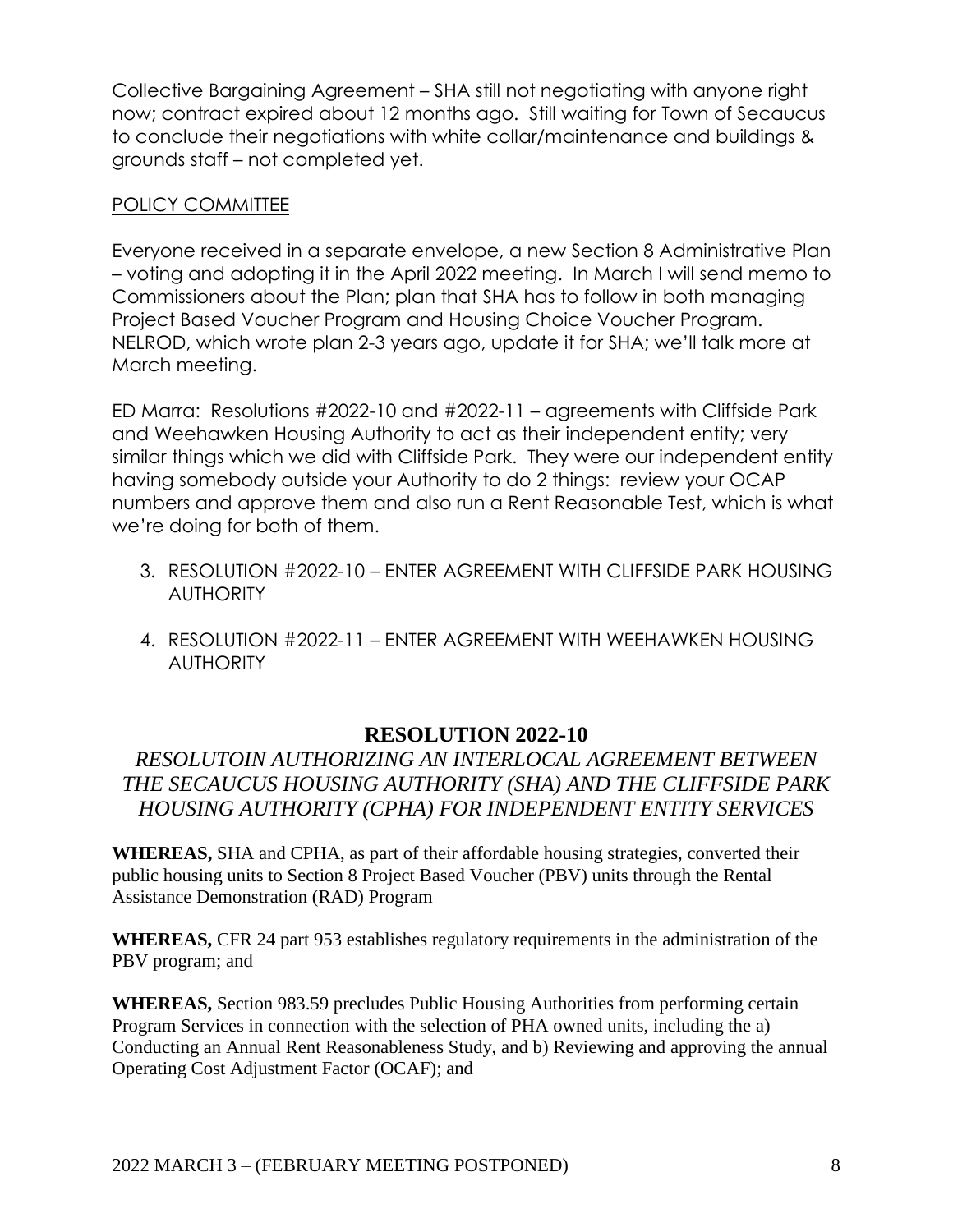**WHEREAS,** Section 983.59(c) provides for an independent entity to perform these Program Services; such entity may be the unit of general local government for the PHA jurisdiction or any other HUD-approved public or private independent entity; and

**WHEREAS,** U.S. Department of Housing and Urban Development acknowledges and supports the execution of an Interlocal Agreement between SHA and CPHA

## **NOW THEREFORE BE IT RESOLVED THAT:**

The Board of Commissioners of Secaucus Housing Authority hereby authorizes the SHA Executive Director to negotiate and execute and Interlocal Agreement that allows the SHA to provide Independent Entity services outlined above to the CPHA.

# **RESOLUTION 2022-11**

# *RESOLUTOIN AUTHORIZING AN INTERLOCAL AGREEMENT BETWEEN THE SECAUCUS HOUSING AUTHORITY (SHA) AND THE WEEHAWKEN HOUSING AUTHORITY (WHA) FOR INDEPENDENT ENTITY SERVICES*

**WHEREAS,** SHA and CPHA, as part of their affordable housing strategies, converted their public housing units to Section 8 Project Based Voucher (PBV) units through the Rental Assistance Demonstration (RAD) Program

**WHEREAS,** CFR 24 part 953 establishes regulatory requirements in the administration of the PBV program; and

**WHEREAS,** Section 983.59 precludes Public Housing Authorities from performing certain Program Services in connection with the selection of PHA owned units, including the a) Conducting an Annual Rent Reasonableness Study, and b) Reviewing and approving the annual Operating Cost Adjustment Factor (OCAF); and

**WHEREAS,** Section 983.59(c) provides for an independent entity to perform these Program Services; such entity may be the unit of general local government for the PHA jurisdiction or any other HUD-approved public or private independent entity; and

**WHEREAS,** U.S. Department of Housing and Urban Development acknowledges and supports the execution of an Interlocal Agreement between SHA and CPHA

## **NOW THEREFORE BE IT RESOLVED THAT:**

The Board of Commissioners of Secaucus Housing Authority hereby authorizes the SHA Executive Director to negotiate and execute and Interlocal Agreement that allows the SHA to provide Independent Entity services outlined above to the WHA.

VOTE: AYES/All Present Commissioners (7)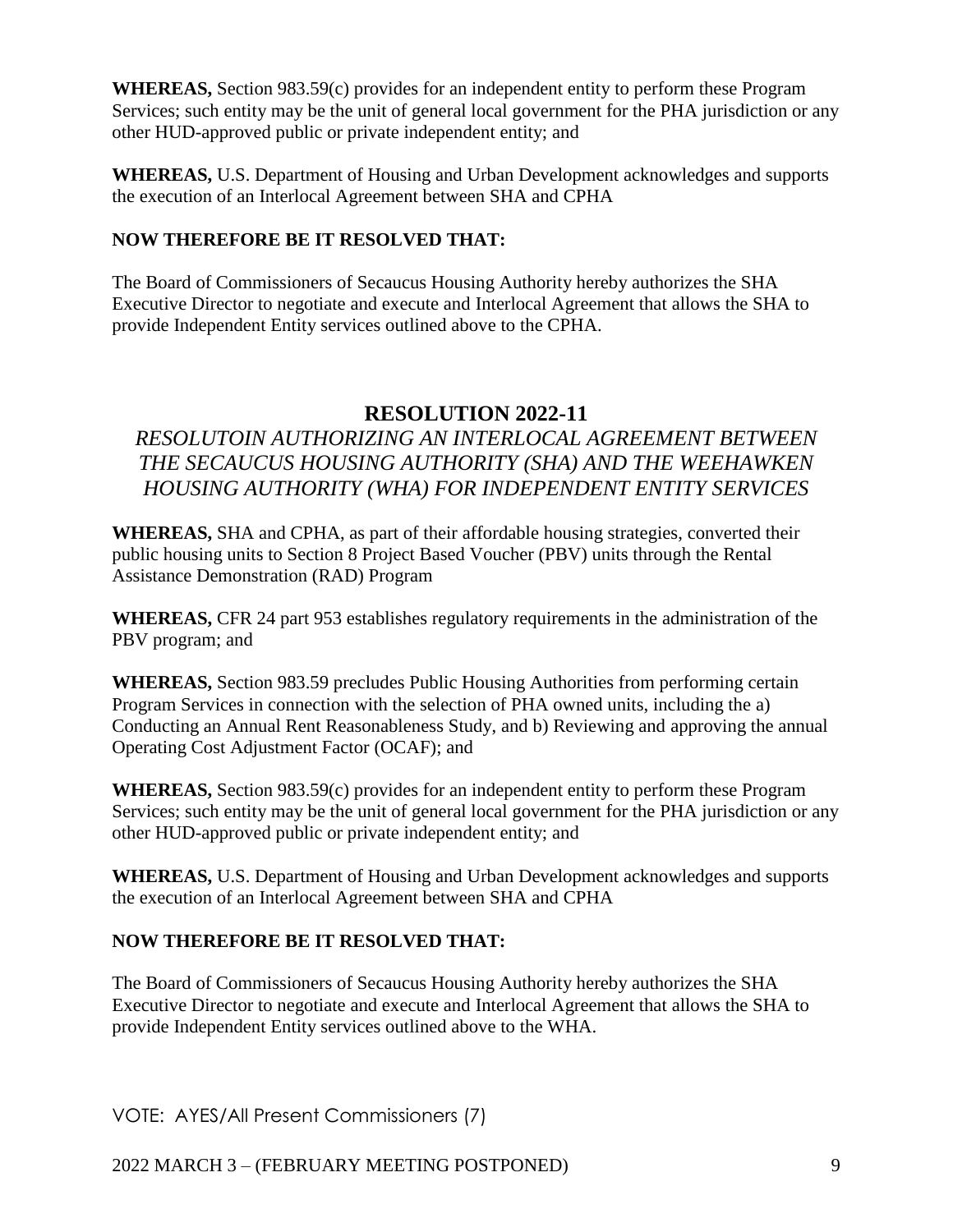In #2022-10, Cliffside Park spoke of paying SHA \$500, but ED Marra called and said no payment necessary, as amount of work is mostly done by Mr. Katchen in preparing the OCAP numbers. In terms of running this Rent Reasonable Report, it might take 15 minutes of SHA time. We paid them to do SHA inspections, but is man hours that they had to do.

## **BUILDINGS & GROUNDS**

5. RESOLUTION #2022-12 – AWARD CONTRACT TO MAIN ACCESS SYSTEMS FOR THE INSTALLATION OF A NEW CONTROL ACCESS SYSTEM

SHA is upgrading swipe card or your fob for all the doors. Company that had previous contract and software that runs fobs is outdated now; needed to be updated, otherwise if it breaks, we cannot fix it. We put it out for bid; Main Access Systems was one of 5 companies that submitted bids; Lee Mestres was architect; he submitted Commissioners a letter about his recommendation; that is what #2022-12 is.

#### *RESOLUTION 2022-12 (RESOLUTION AWARDING THE CONTRACT FOR UPRADE TO ACCESS CONTROL SYSTEM AT KROLL HEIGHTS, IMPREVEDUTO TOWERS, AND THE ELMS)*

WHEREAS, the Housing Authority of the Town of Secaucus (hereinafter referred to as SHA) has determined that it needs to procure services for to upgrade the access control system for its three properties located at 600 County Avenue, 700 County Avenue, and 777 Fifth Street; and

WHEREAS, SHA has published in the newspaper an invitation to bid; and

WHEREAS, the SHA received bids from five (5) bidders on February 8, 2022; and

WHEREAS, on the public opening of the bids Main Access Systems, Inc. of Lawrenceville, NJ with a bid of \$29,999 was found to be the lowest responsible bidder pursuant to both N.J.S.A. 40A:11-2 and N.J.S.A. 40A:11-4;and

WHEREAS, the bid submitted by Main Access Systems, Inc. has been reviewed by the Habitech Architecture who recommended the contract be awarded to Main Access Systems; and

WHEREAS, the bid submitted by Main Access Systems, Inc. has been reviewed and deemed by the SHA to be both responsive and conforming with all requirements set forth by the New Jersey Public Contracts Law, the bid specifications and the invitation to bid,

NOW THEREFORE BE IT RESOLVED that the Board of Commissioners of the SHA hereby finds that the contract for the above captioned work items as described in the bid specifications and drawings, be awarded to Main Access Systems Inc. in the amount of \$29,999; and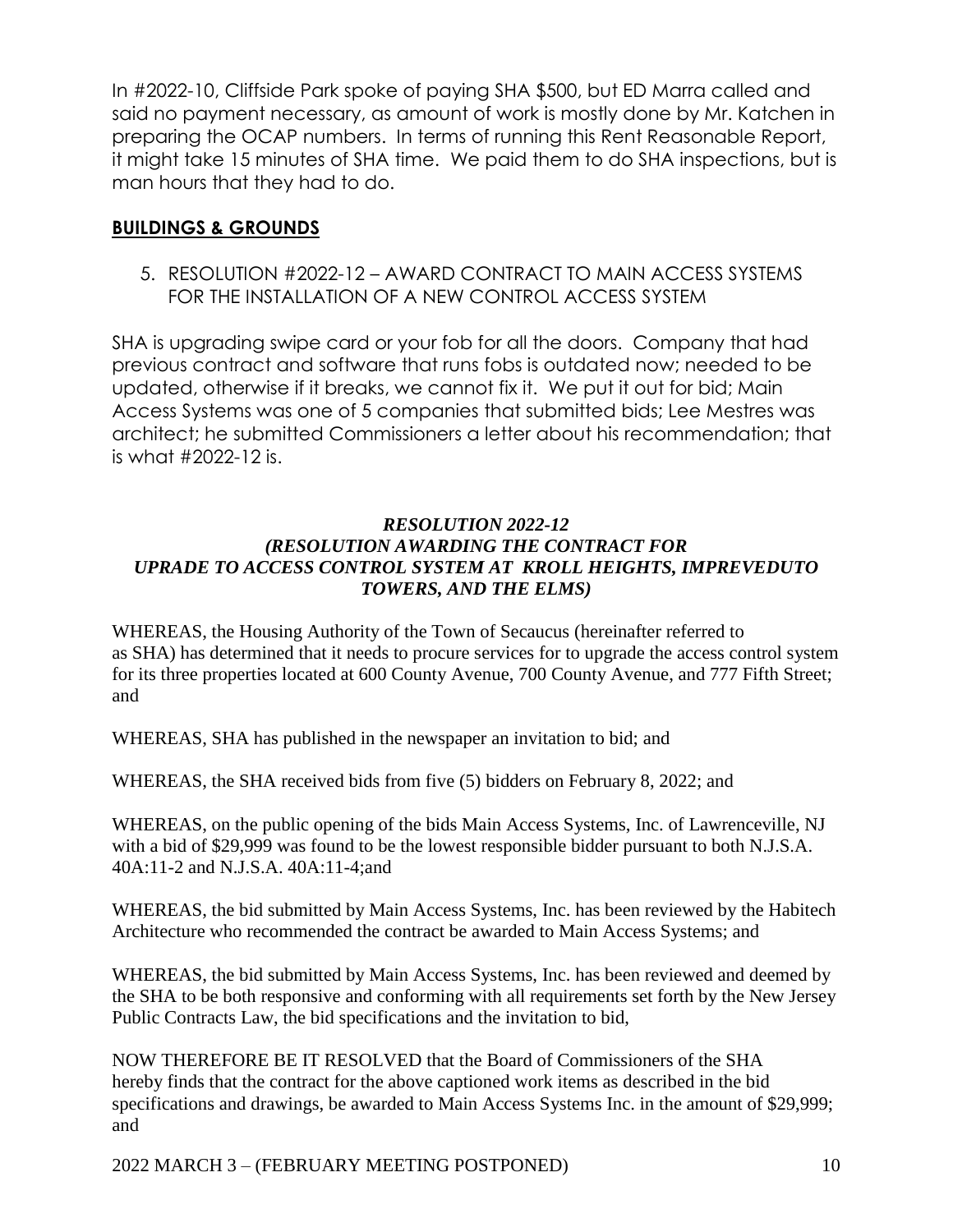BE IT FURTHER RESOLVED that the Board of Commissioners hereby authorize and Direct the Executive Director of the SHA to execute said contract and take any and all necessary administrative actions to implement this Resolution.

VOTE: AYES/All Present Commissioners (7)

ED Marra said everyone will have a replacement card.

Letter from Copa Montalbano re: bids went out 2 times for elevator modernization at 600 County Avenue; no bids on first bids and 1 bid on second time. Bid was not in compliance. However, company is called Excel Elevators & Escalators, located Secaucus, and are interested in negotiating with SHA based upon price they gave us, which was \$555,000. Price may be modified, as they're coming back to look at some work they have to do on a steel structure at top of elevator shaft. We're hoping that in March, we'll have something to approve.

SHA removing and replacing 84 apartment doors at 600 County Avenue; project going out to bid soon.

Woman who asked about windows: we are working on a project in which we would remove gigantic block panels – ones that have leaks/cracks and we tried to fill in – referred to EIFS. We would pull EIFS off the building and taking windows out of people's apartments, replacing with new EIFS and new windows in those apartments. B&G Committee is working on this with architect. This project gets done in phases – one season this part/next season another part; not done in wintertime. It is only way tenants will stop getting leaks in your windows. People would have to leave building for 5 months if we wanted to do it all at once. We can do a phase this year, one next year. SHA has money to do it, but cannot be done all at once.

# **HOUSING CHOICE VOUCHER (HCF) PROGRAM**

HCV Program Report given December through February. It's been slightly adjusted.

## **CORRESPONDENCE**

2022 MARCH 3 – (FEBRUARY MEETING POSTPONED) 11 On Monday, ED Marra received email from attorney handling PHADA/NAHRO Lawsuit. It has been settled; SHA tax ID number given to them 3 weeks ago. Email says they received 544 housing authorities in this case. Have received 540 tax ID numbers; must wait for all of them before starting to release money, but they're going to go back to Judicial System saying we have 540 and can we begin to release money in phases. Perhaps in 2nd quarter, SHA should receive our portion of settlement. Number for SHA might be between 60-\$70,000. SHA